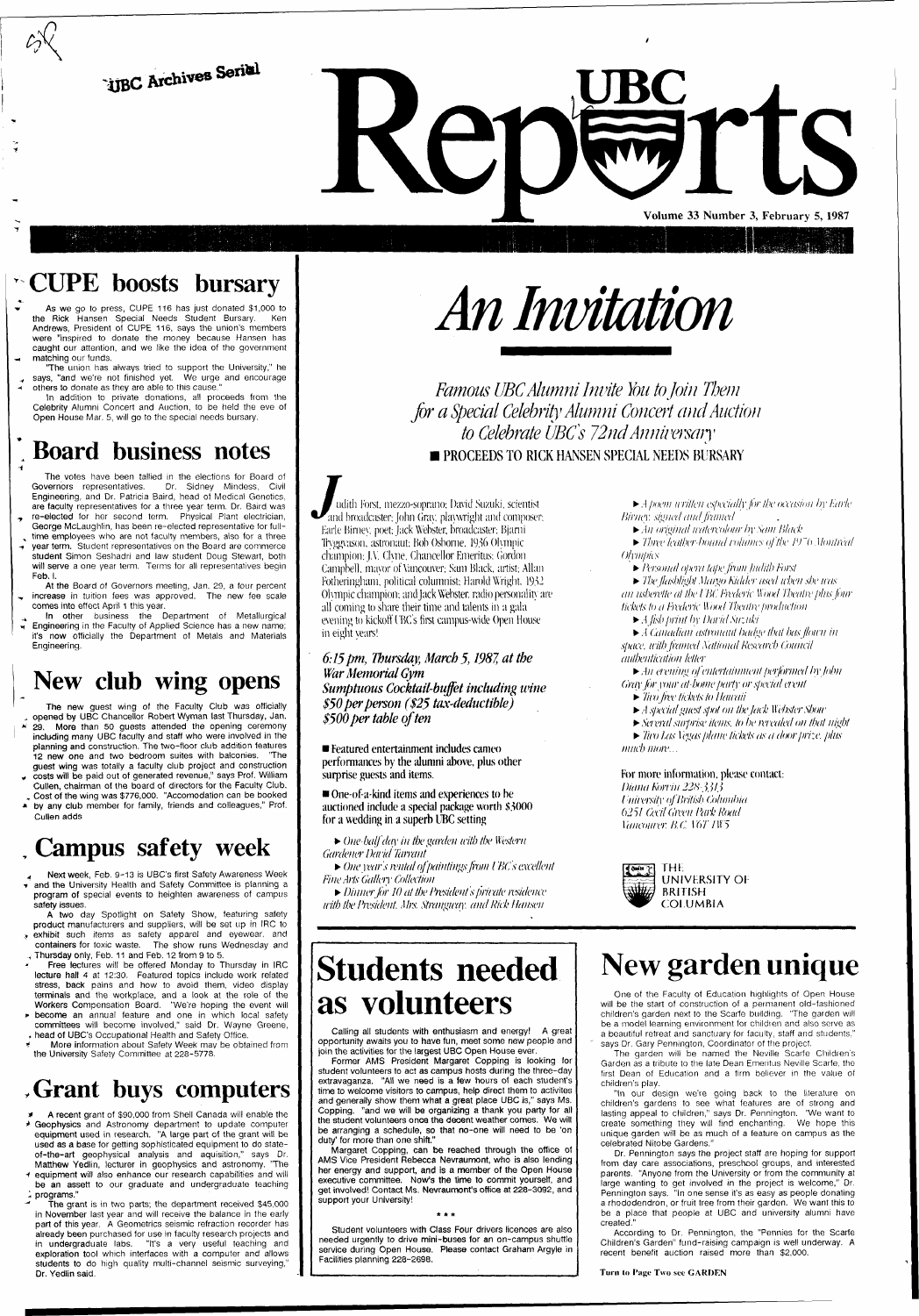# **New labs up and running**

Members of UBC's School of Physical Education and Recreation have moved into new research facilities in the War Memorial Gymnasium that cost nearly \$500,000 to construct.

The man who's most pleased about the new development is the school's director, Dr. Robert Morford, who says he'll no longer have to answer the question: "How come your faculty turn out such good research in such poor circumstances?'

That question, Dr. Morford says, stems from the fact that UBC sports science research has a high profile nationally and, in some cases, internationally.

'The new research area," he said, "is an upgrading of existing facilities and reflects that in recent years there has been an influx of new, young faculty members, all with excellent backgrounds, who have been doing their studies in less than ideal circumstances. .

As an example of research that has enhanced the school's reputation, Dr. Morford cites studies by Dr. Ian Franks, who has received grants of more than \$55,000 over the last two years for computer analysis of sports events.

Dr. Franks has pioneered the use of the computer for tracking game events and analysing the patterns that lead up to a score.

'This research provides both coaches and players with insights about how a game unfolds and has ramifications for both<br>coaching effectiveness and player coaching effectiveness and player performance," Dr. Morford said.

Yet another area that has given UBC a high profile in sports science research is the eliteathlete performance program in the Buchanan Testing and Fitness Centre, run by Dr. Ted Rhodes in the UBC Aquatic Centre.

The centre has contracts with a number of national teams for testing and performance measurement. Over time, it has accumulated a huge data bank that can be drawn on for research purposes.

The new complex of labs will include an Exercise/Physiology unit staffed by Dr. Kenneth Coutts, whose work on the biophysical aspects of sports activity includes the energy requirements of wheelchair athletes, and Dr. Donald McKenzie, an expert in the biochemistry of exercise who works closely with experts in the B.C. Sports Medicine Clinic located on the UBC campus.

politics in B.C., and is currently serving as a advisor to Yukon Indian bands on land claims.

Other units that are part of the new lab complex include one for motor control research, one that will generate programs for athletic assessment teaching routines and teaching areas for anatomy and physiology courses offered by the school.

# Native Indian lawyers needed

UBC is playing a key role in helping Canada's native people gain fair representation in the legal profession.

Through its Native Law Program, established in 1976, native students who would not normally meet admission requirements are allowed to enter law school on a discretionary basis. Once they've been admitted, students receive special tutorials and workshops to help them successfully complete their studies.

A recent survey in The Lawyers Weekly showed that UBC, which has graduated 23 native lawyers since 1976, has trained almost twice as many native students as any other Canadian law school. Queen's University ranked second with 12 native graduates.

### **University has resource role**

Political Science professor, Paul Tennant, says UBC plays an important role in Native Indian Land claims. Dr. Tennant, who teaches a course on Native Indians and politics, says Native people are becoming more aware of the resources available to them at the University, and non-Native students have increasing access to information surrounding aboriginal issues.

"Students are graduating with more knowledge in this area, which will help them to make informed decisions later on," Dr. Tennant says. "In addition, an increasing number of faculty and departments are connected to, and working with, Indian groups in areas of mutual interest."

Dr. Tennant became involved in Native Indian politics six years ago when a federal government task force asked him to design a study on the political aspects of Native Indian organization in B.C. "As the project evolved I realised what a huge issue I had missed at university," Dr.Tennant says. He subsequently spent a year on sabbatical, visiting various Indian communities and gathering information as an unobtrusive observer. He has since become a well-known expert on Native Indian

'The 12 bands have formed a Council for Yukon Indians to work towards Native Indian self government," says Dr. Tennant. " We work at the community level, and sometimes that means camping out in the bush for a week, away from the distractions of the community, to formulate policy proposals and strategy."

"Faculty are resource people and I feel a critical part of our academic work is to educate the public," Dr. Tennant says. "In my consulting, I am clearly working for the Native Indians, but my university role is not to defend Native Indian rights. I am primarily an academic and a resource for people in B.C. My job is to provide the facts."

According to Dr. Tennant, many misconceptions still exist about Native Indians and people often wrongly link aboriginal issues and multicultural issues together. "People expect Native Indians to fit their idea of immigrants," Dr. Tennant said, "but the issues are quite separate."

"We're asking them to compete with the very brightest of minds that come to law school, but we're giving them a support system," says the program's director Sam Stevens, an .Ojibwa Indian and a UBC law graduate. "Native students often haven't had the educational opportunities available to other Canadians, but when doors are opened for them, they perform very well."

Mr. Stevens says concern about the lack of representation of Indians, non-status Indians, Metis and Inuit people in the legal profession has increased in the past decade.

"Native people make up about 2 per cent of Canada's population," he says. "In order to have proper representation in the legal ranks, there would have to be approximately 800 native lawyers in Canada. There are presently about 100, including Canada's only Inuit lawyer, David Ward, who graduated from UBC in 1984.

"B.C. in particular has recognized the special legal problems facing native people as they enter sensitive negotiations on aboriginal rights and land claims," adds Mr. Stevens.

'There has to be a high level of trust in any lawyer-client relationship. In the case of B.C.'s native population, that trust increases when they are represented by one of their own people. A native lawyer is much more likely to understand the lifestyle, traditional laws and customary laws of a native community than would the average white lawyer."

One of the reasons UBC's law school is popular with native students is the focus on topics such as aboriginal rights and<br>environmental law. "The students gain 'The students gain expertise that directly affect their people," says Mr. Stevens. "Not all law schools offer courses in these areas."

UBC has recently added a new dimension to the Native Law Program. Native lawyer Vina Starr has joined the program as an advisor in the area of self-government for tribal councils and bands.

#### GARDEN continued from Page One

As well, donations from several senior emeritus professors who were colleagues of Neville Scarfe, have contributed to the fund. "Our target figure for fund raising for the project is \$10,000," Dr. Pennington says.

"An exciting aspect of the project is the links between students, faculty and staff, many of whom are working together on different aspects of the project," Dr. Pennington says.

Construction costs will be reduced by volunteer labour including a dozen UBC landscape architecture students who are lending their services to the project. Organizers are also soliciting for donations of material and services. Anyone wishing to get involved in the project can contact Dr. Pennington at 228-6386 or 228-2165.



### **Fishing for cancer cures**

*Two potential anti-cancer drugs have been fished from the sea by a UBC marine chemist. The discovery by Dr. Ray Andersen is part of a world-wide effort by scientists and pharmaceutical companies to extract useful compounds for cancer treatment from marine animals, such as the starfish pictured above. Dr. Andersen's* j *discovery will be among the many exciting research breakthroughs highlighted at UBC's campus-wide Open House on March 6, 7 and 8.* \_



*Soshin Watanabe demonstrates the Way of Tea to Fine Arts undergraduate Tim Maraun as graduate student Lynn Katey looks on. The Tea Ceremony, Cha No Yu, is a uniquely Japanese combination of ritual, social gathering, performance art, and meditation, that has been practised virtually unchanged since it was perfected 400 years ago by Sen Rikkyu, tea master to the Shoguns. The fifteenth generation descendant of Sen Rikkyu is the present Grand Master of the Ura Senke School for Tea, which has chapters not only in Japan but also in major cities throughout the world. Mrs. Watanabe, who heads the Vancouver Chapter, regularly instructs a class of UBC faculty and students in the Wa Ko An, a demonstration tea room in the gallery of the Asian Centre* 

2 UBC REPORTS February 5, 1987